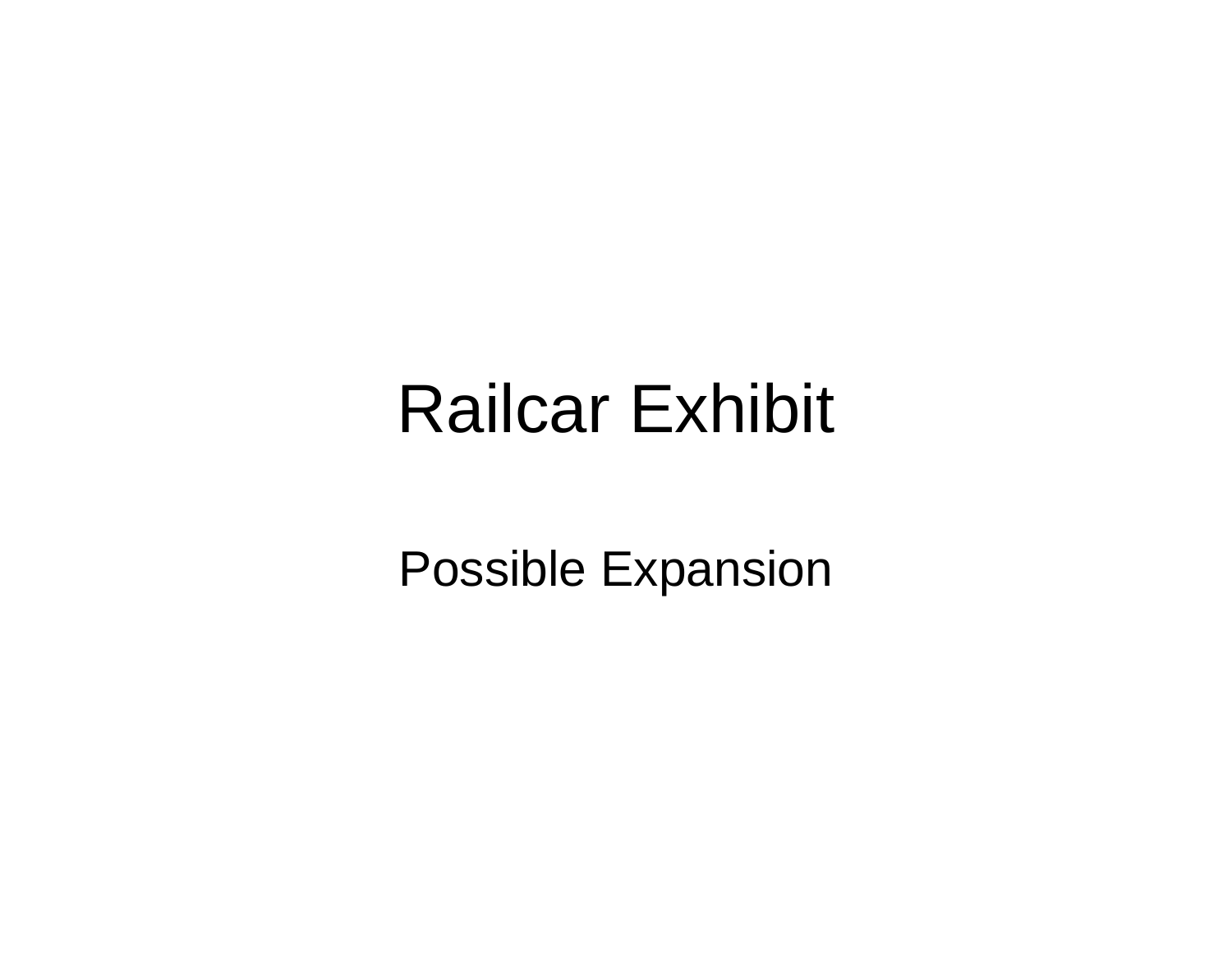### **Current Railcar #330 Exhibit**

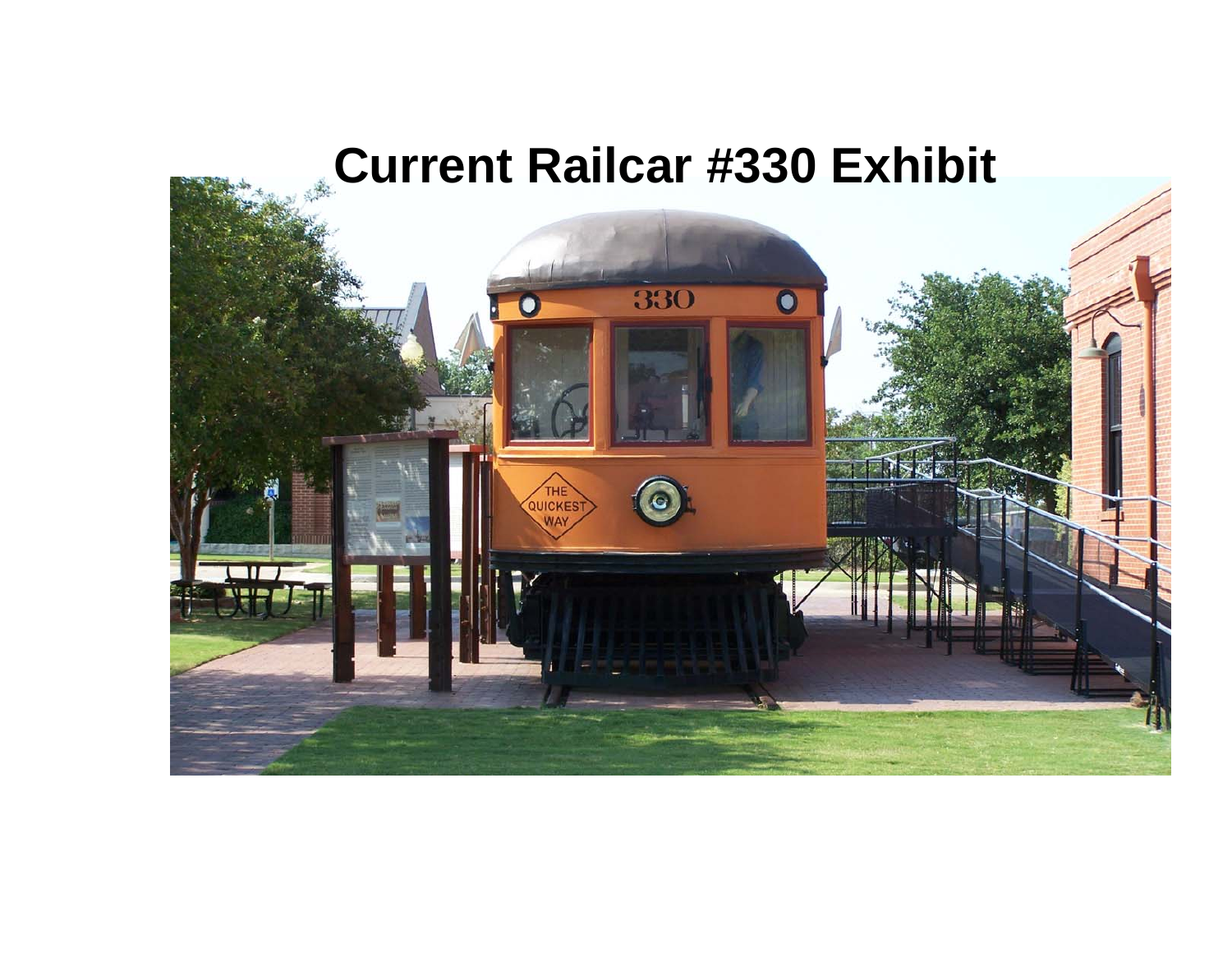# Northern Texas Traction Co. Parlor car #411

#### •History

- Interurban service between Ft. Worth and Dallas began in 1902; also ran Ft. Worth/Cleburne occasionally.
- Built and operated by the Northern Texas Traction Company (NTTC)
- Passenger interurbans purchased were one of two body styles. The second body style began with motorcar 16 in 1909 and continued through car 32. There were at least ten trailer cars of the second body style including 411.
- After demise of Interurban in 1935, car purchased by Walter Wallerich for use on an 87-acre farm near Eagle Mountain Lake.
- 411 and 2 other cars used as housing shaped like letter "U".
- Subsequent owner Mitzi McWilliams donated 411 to the "T".
- $\bullet$ Refurbished
- $\bullet$ Currently sitting on lot at The "T"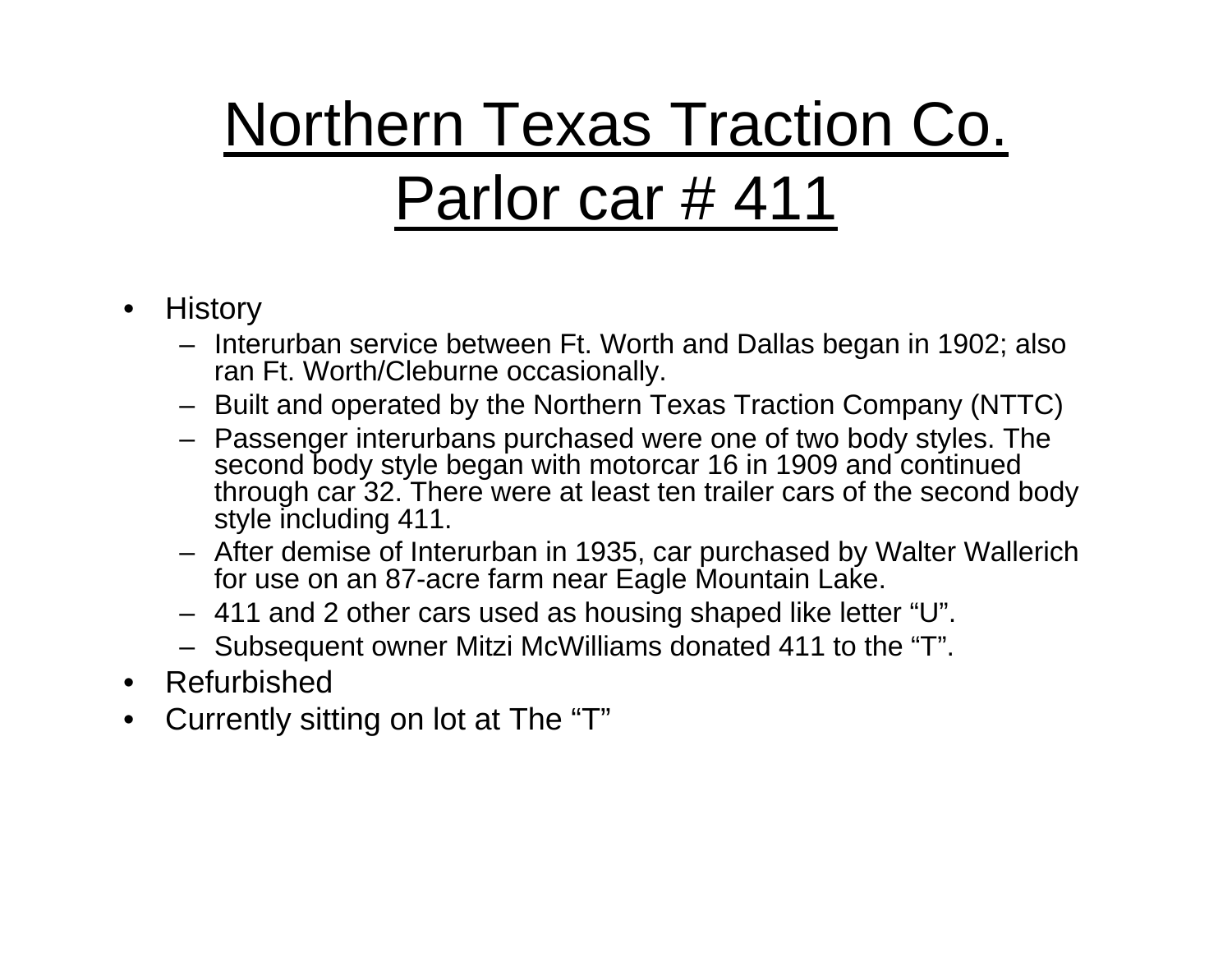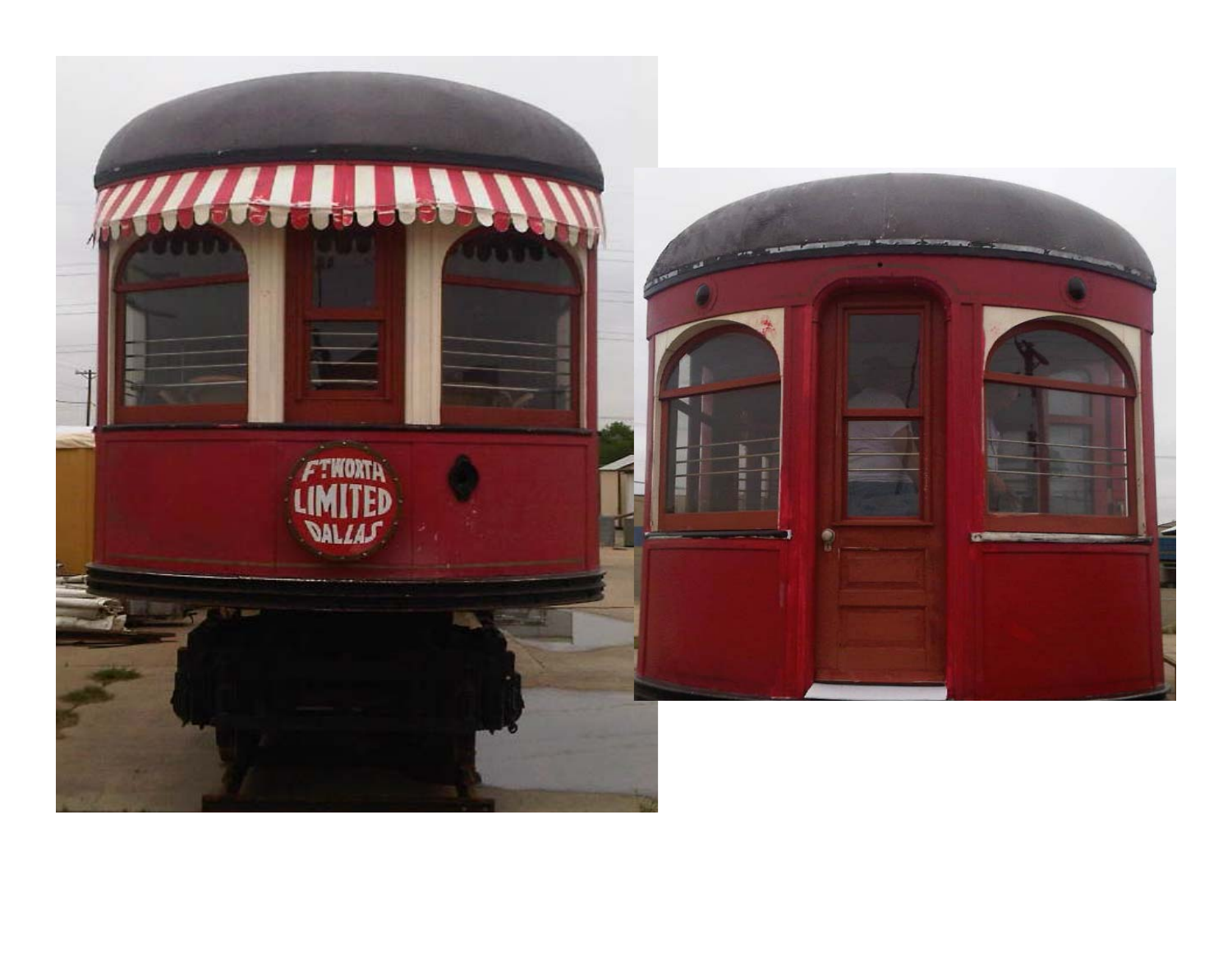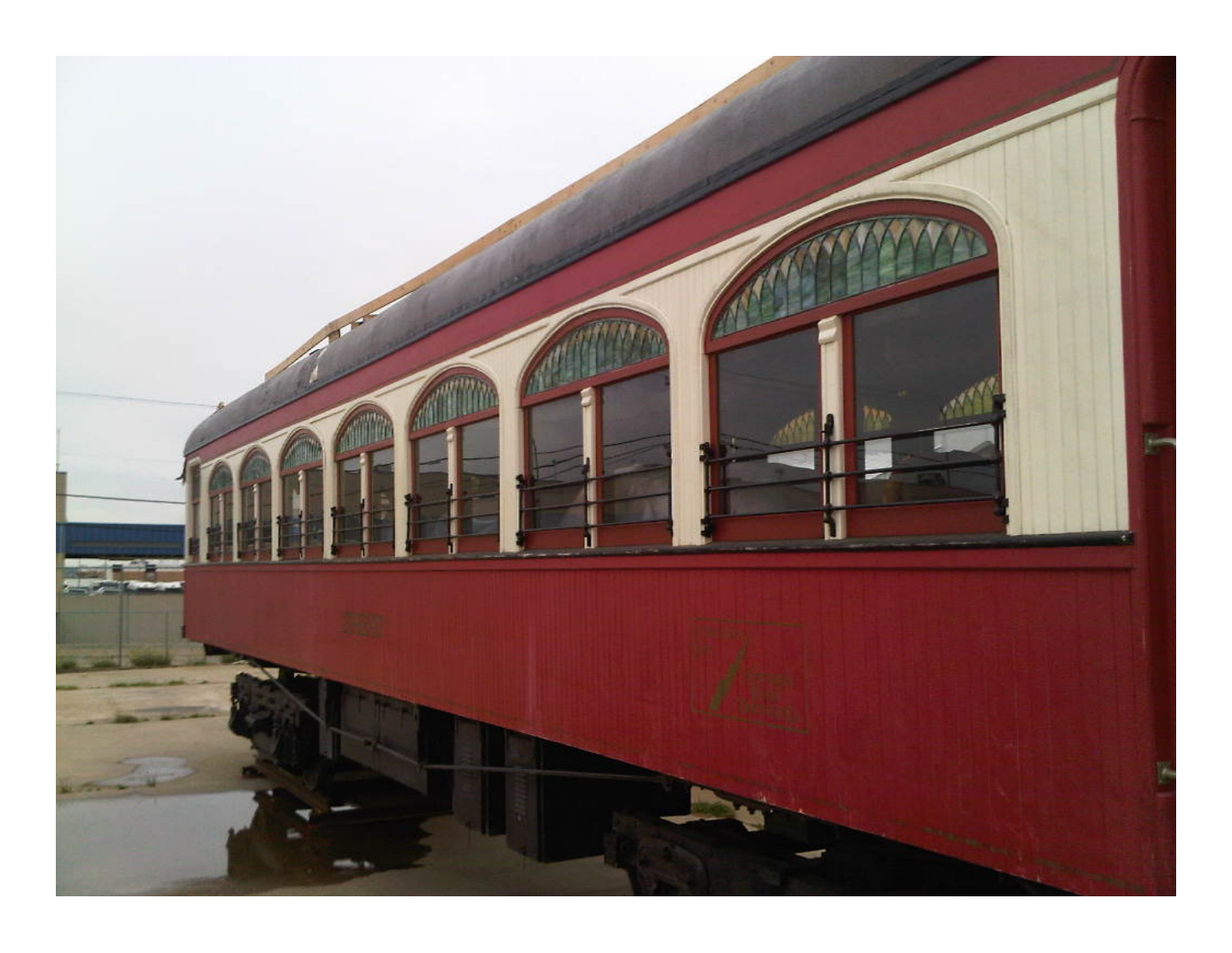

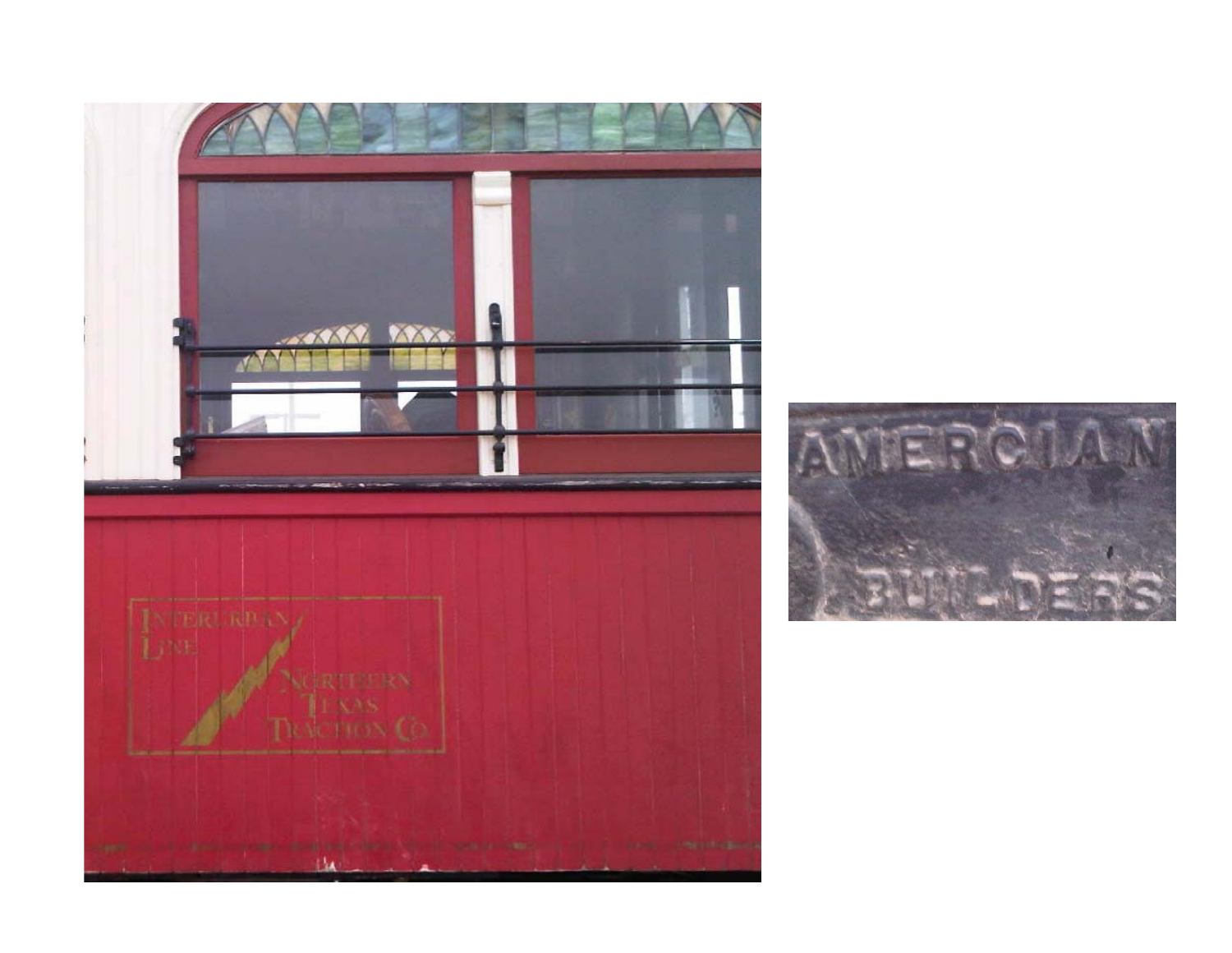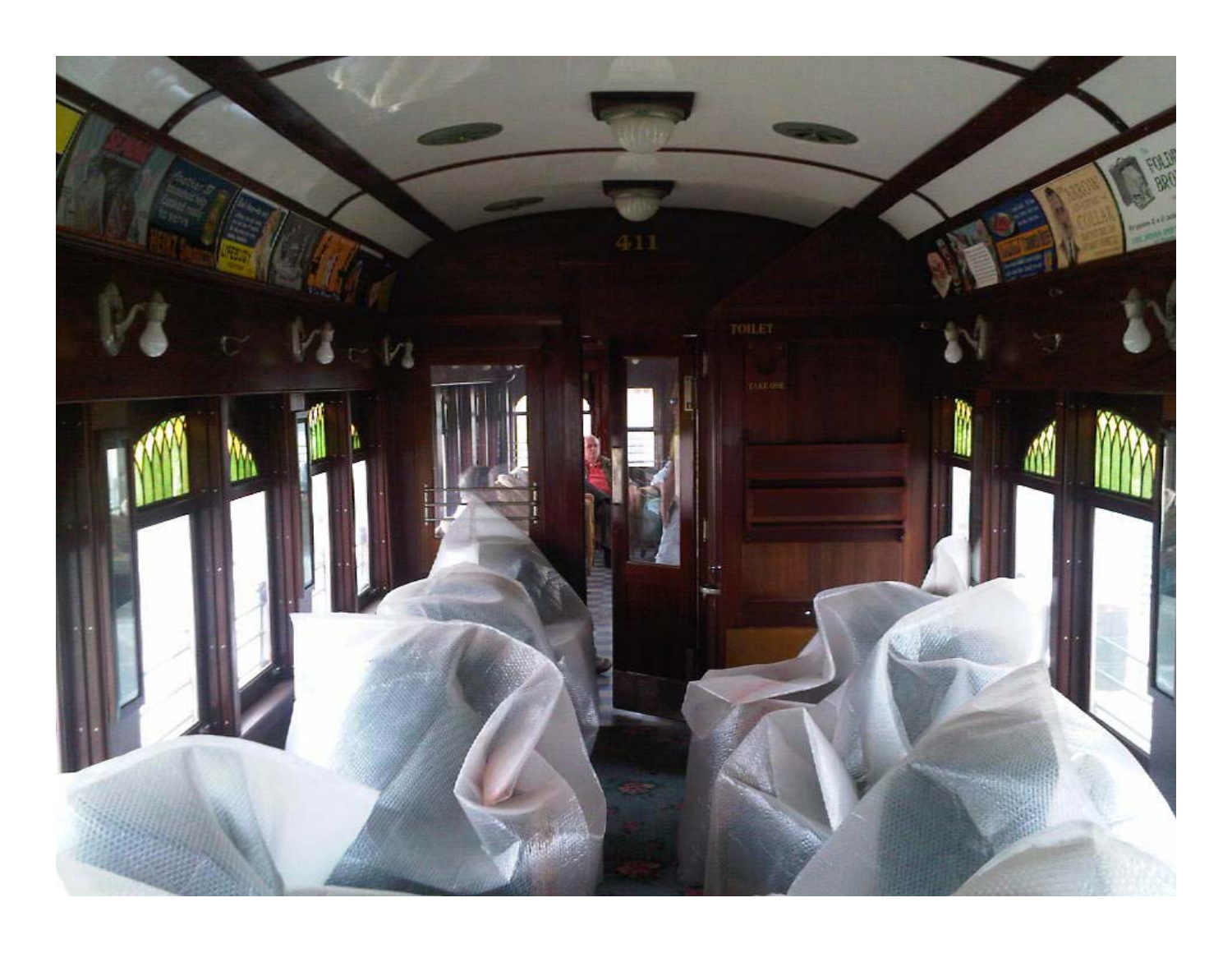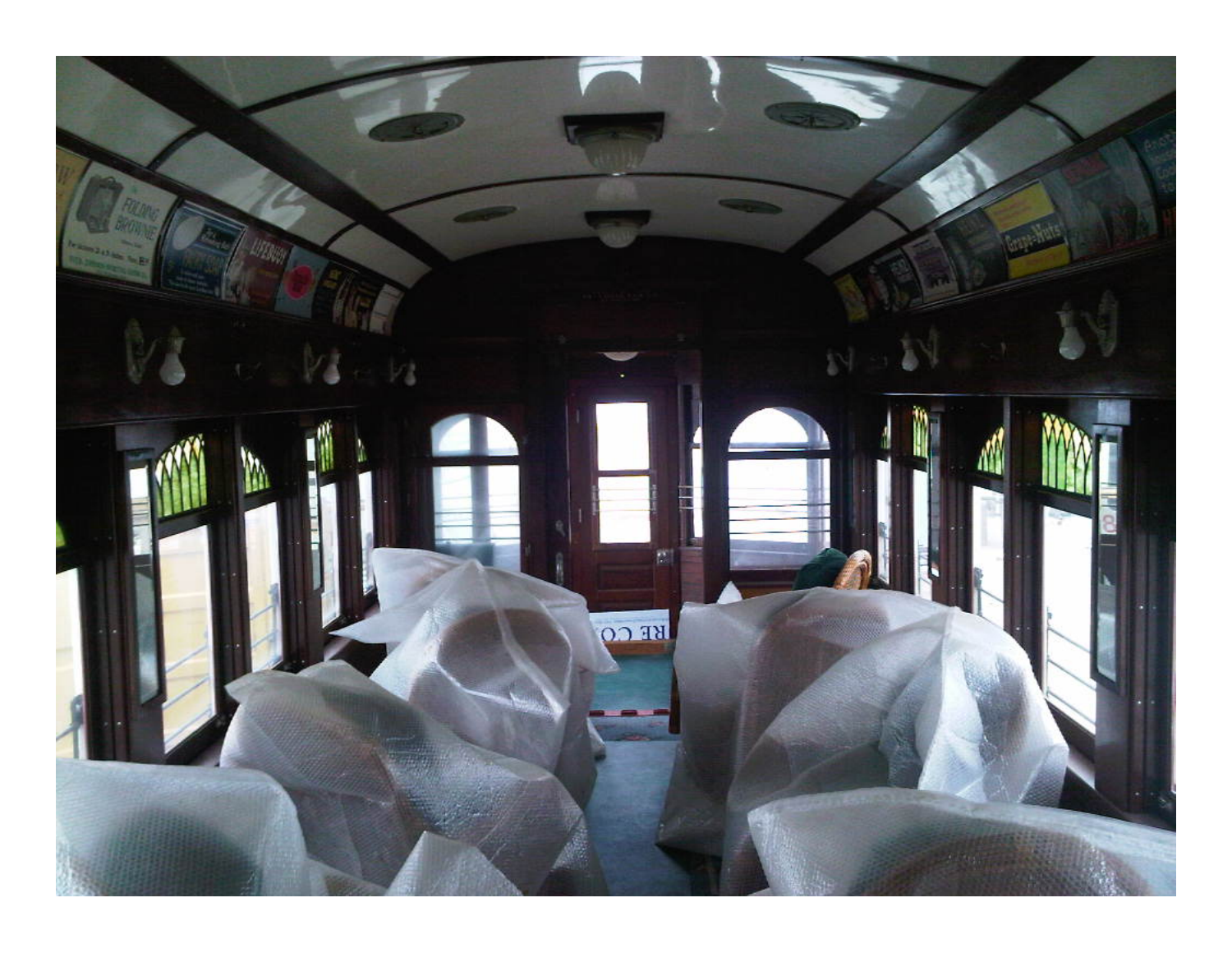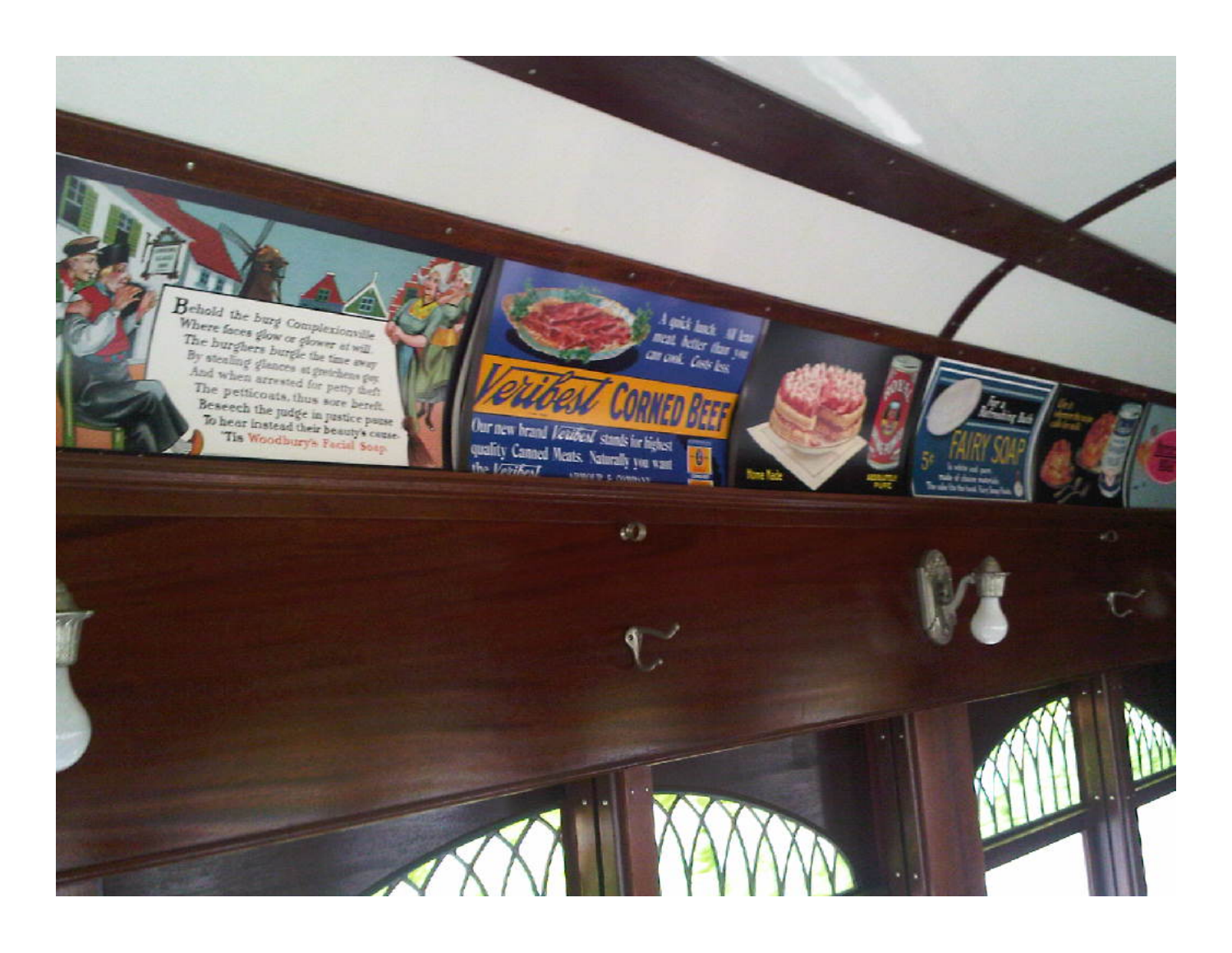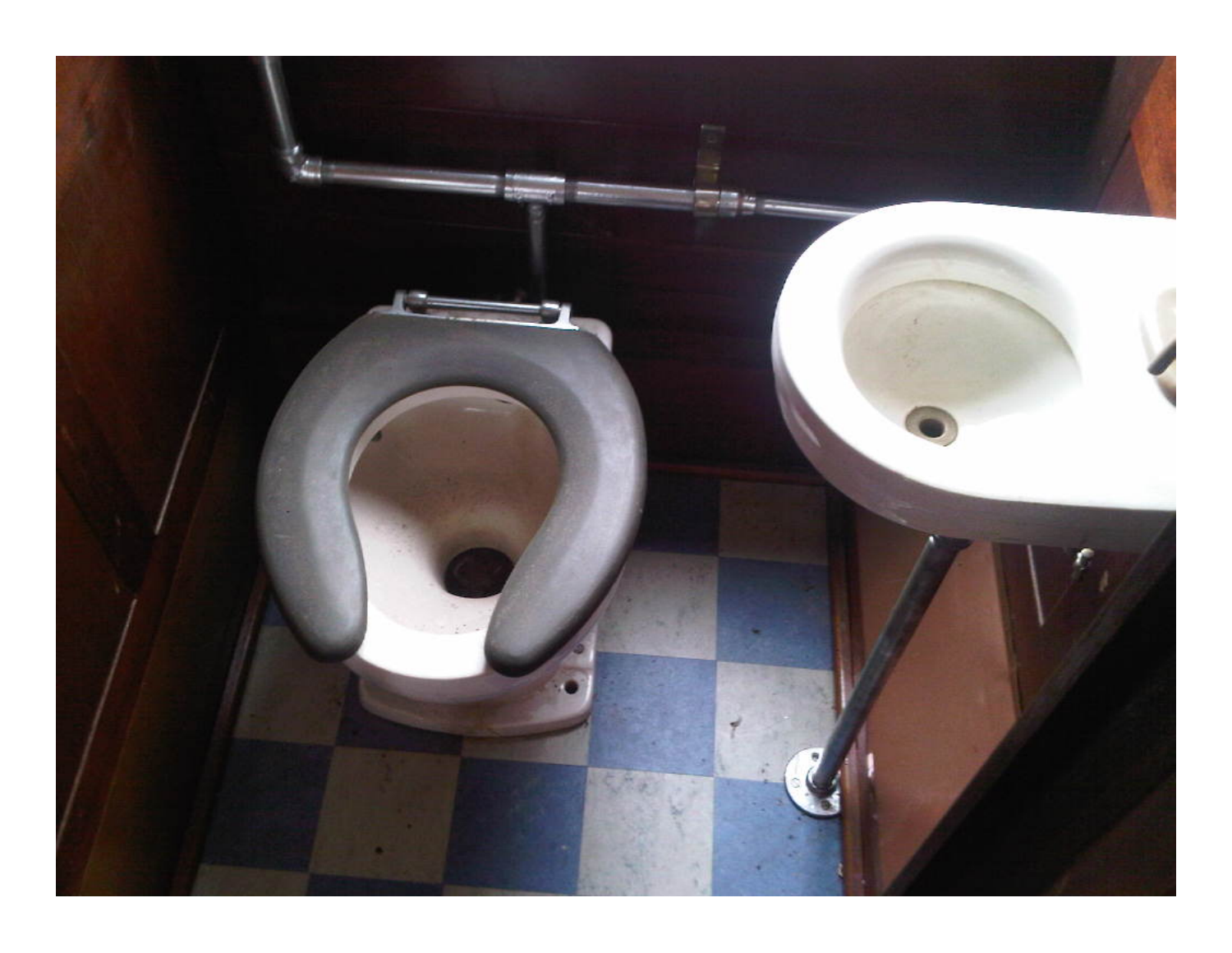## **BHF Request**

- Accept car as donation from The "T"
- Install adjacent to Car 330
- Build covering over both to protect from elements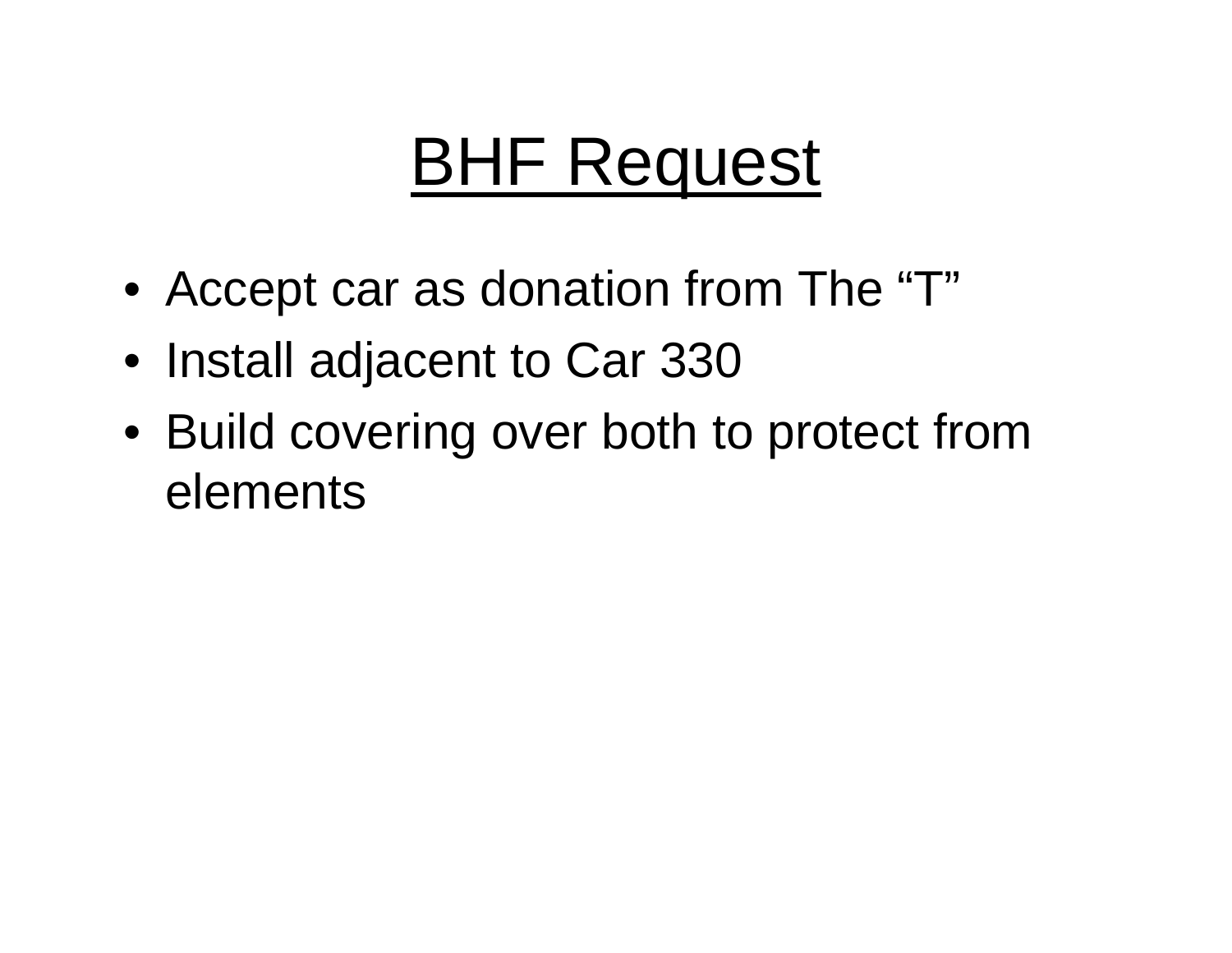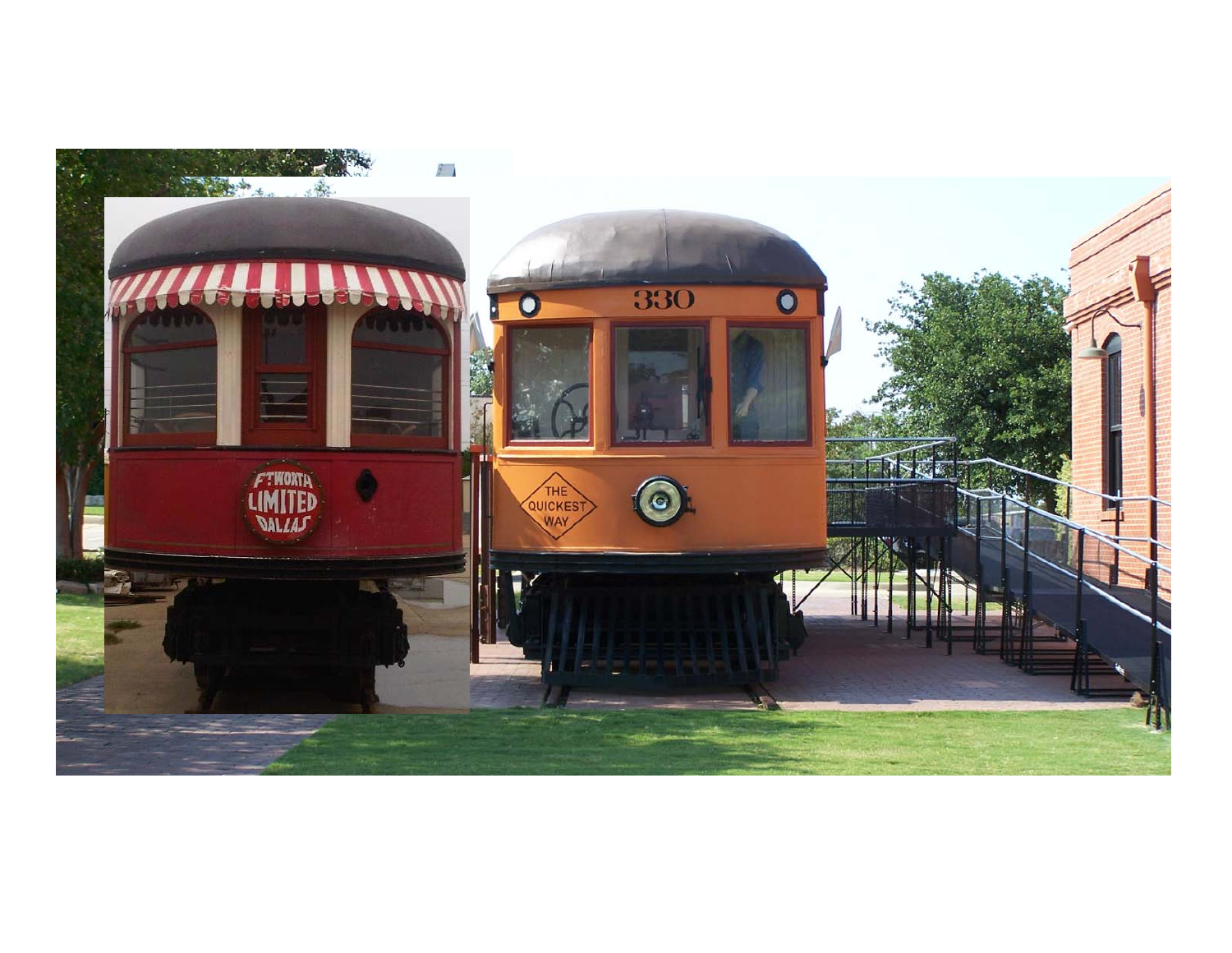